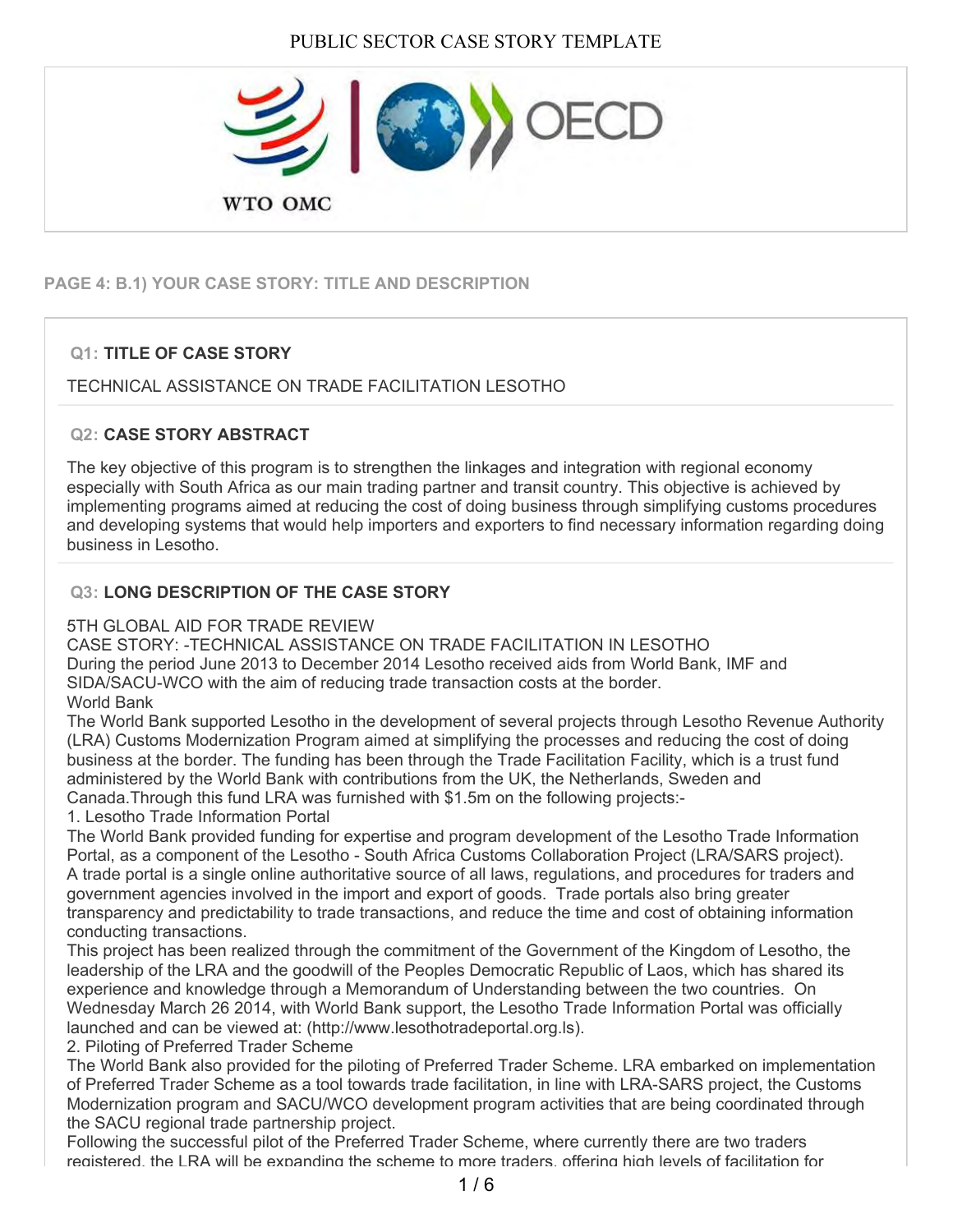#### registered, the LRA will be expanding the scheme to more traders, offering high levels of facilitation for compliant businesses.

3. Introduction of Compact Mobile Scanners

The World Bank funded in the acquisition of scanning equipment to speed up the inspection process at the borders.

4. Development of common border management strategy agreed by all operational border agencies.

World Bank further supported in the development of border management strategy to simplify and, above all, harmonize border procedures. The strategy was agreed by all operational border agencies.

5. Supported by the World Bank, the Customs Modernization Program delivered an extensive communications, training and education program towards developing a more professional staff and increasing Customs knowledge in the business community.

6. World Bank also funded the establishment of Business Partnership forum and training by SARS in capacitating enforcement staff.

IMF

IMF provided expertise to assist in the development of audit particularly Post Clearance Audit and Risk Management.

SIDA-SACU/WCO Programme

The SACU-WCO Customs Development Programme contributes to the development of a sustainable and improved economic environment in SACU with regard to trade. The programme aims to assist the SACU member states to comply with international customs standards and modernize their respective customs administrations. The programme is implemented with the support of the Swedish International Development Agency (SIDA). The programme covered five areas emanating from the WCO Diagnostic Assessments of member states done in 2006. These are;

I. IT Connectivity

II. Risk Management

III. Trade Partnerships

IV. Standard Operating Procedures

V. Legislative Review

All these are run as projects under the Customs Modernization Programme.

Lesotho Government

Customs Modernization Programmewith the support of Lesotho Government, UNCTAD, and World Bank introduced simplified Customs border procedures supported by modern computerized system ASYCUDA World. The system was piloted at Maputsoe Bridge in August.

CMP Programme

All the projects under CMP programme was delivered and managed by local team with the assistance of experts funded by World Bank.

#### **Q4: Please add here web links to project/programme materials.**

http://www.lesothotradeportal.org.ls

## **PAGE 5: C.2) ABOUT THE CASE STORY**

| <b>Q5: YOUR CONTACT DETAILS</b>    |                                                  |
|------------------------------------|--------------------------------------------------|
| Name:                              | Angela Rapotso                                   |
| Ministry/Institution/Organization: | Trade and Industry Cooperatives and<br>marketing |
| Country:                           | Lesotho                                          |
| Email Address:                     | montsi thulo@hotmail.com                         |
| <b>Q6: FUNCTION</b>                | Public sector                                    |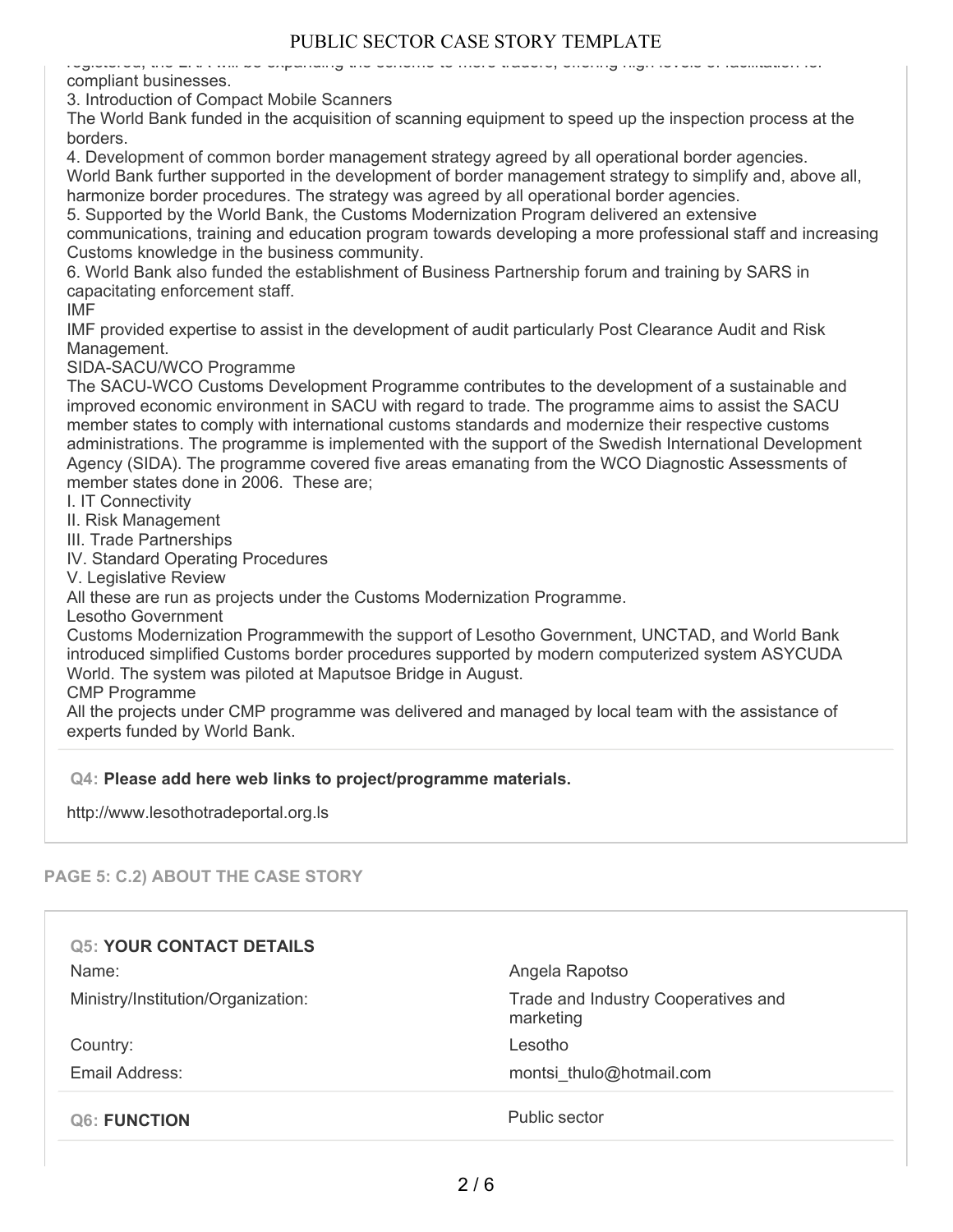| Q7: FUNDING PARTNER Tick the appropriate<br>box(es)                                         | <b>Bilateral donor</b>                  |
|---------------------------------------------------------------------------------------------|-----------------------------------------|
| <b>Q8: Additional information</b>                                                           | Respondent skipped this<br>question     |
| <b>Q9: START DATE OF PROJECT/PROGRAMME</b>                                                  | October 2013                            |
| <b>Q10: STATUS OF PROJECT/PROGRAMME</b>                                                     | On-going                                |
| Q11: DURATION OR, IF ON-GOING, EXPECTED<br><b>DURATION OF PROJECT/PROGRAMME</b>             | 1-3 years                               |
| <b>Q12: COST OF PROJECT/PROGRAMME</b>                                                       | Between US\$1 million and US\$5 million |
| <b>Q13: Additional information</b>                                                          | Respondent skipped this<br>question     |
| <b>Q14: TYPE OF FUNDING FOR</b><br><b>PROJECT/PROGRAMME</b>                                 | Grant                                   |
| PAGE 6: C.2) ABOUT THE CASE STORY                                                           |                                         |
| <b>Q15: PROJECT/PROGRAMME TYPE</b>                                                          | Single country / customs territory      |
| PAGE 7: C.2) ABOUT THE CASE STORY                                                           |                                         |
| <b>Q16: SINGLE COUNTRY/CUSTOMS TERRITORY</b>                                                | <b>LESOTHO</b>                          |
| PAGE 8: C.2) ABOUT THE CASE STORY                                                           |                                         |
| Q17: REGION(If the region does not appear in the<br>drop down menu, please enter manually.) | Southern Africa                         |
| PAGE 9: C.2) ABOUT THE CASE STORY                                                           |                                         |

**Q18: MULTI-COUNTRY(Enter all countries or customs territories)**

South Africa, Lesotho, Swaziland, Botswana and Namibia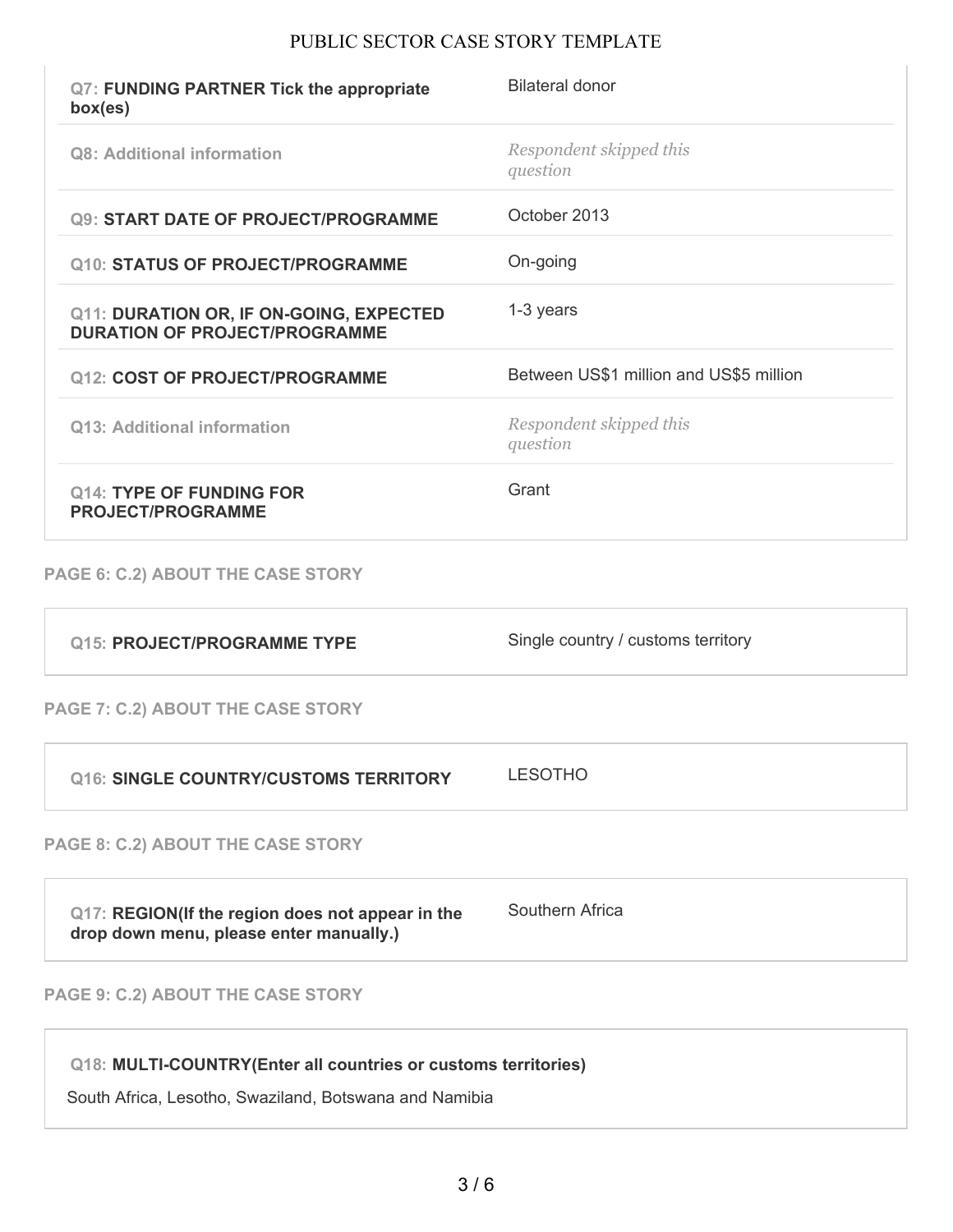#### **PAGE 10: C.4) ABOUT THE CASE STORY**

| Q19: CASE STORY FOCUSTick the appropriate<br>box(es) | REDUCING TRADE COSTS FOR<br><b>MERCHANDISE GOODS</b><br>$\overline{ }$<br>Customs reform, Other border agency reforms,<br>Tariff reform,                        |
|------------------------------------------------------|-----------------------------------------------------------------------------------------------------------------------------------------------------------------|
|                                                      | Upgrading network infrastructure (ICT, power,<br>telecoms)<br>$\overline{1}$                                                                                    |
|                                                      | Working with trade partners to recognize<br>professional qualifications<br>Working with trade partners to remove<br>restrictions on movement of natural persons |
|                                                      |                                                                                                                                                                 |

#### **PAGE 11: C.5) ABOUT THE CASE STORY**

**Q20: HOW SUCCESSFUL WAS THE PROJECT/PROGRAMME Tick the appropriate box(es)**

**Successful** 

#### **PAGE 12: C.6) ABOUT THE CASE STORY**

| <b>Q21: WHAT WERE THE OUTPUTS OF THE</b><br><b>PROJECT/PROGRAMME Tick the appropriate</b><br>box(es) | Officials trained,<br>Customs laws amended or updated, |
|------------------------------------------------------------------------------------------------------|--------------------------------------------------------|
|                                                                                                      | Other border agency law updated,                       |
|                                                                                                      | New customs procedures,                                |
|                                                                                                      | New other border agency procedure,                     |
|                                                                                                      | New border equipment (e.g. scanner),                   |
|                                                                                                      | New or updated one-stop border post,                   |
|                                                                                                      | New or updated electronic single window                |
| Q22: Additional information (maximum 300 words)                                                      | Respondent skipped this<br>question                    |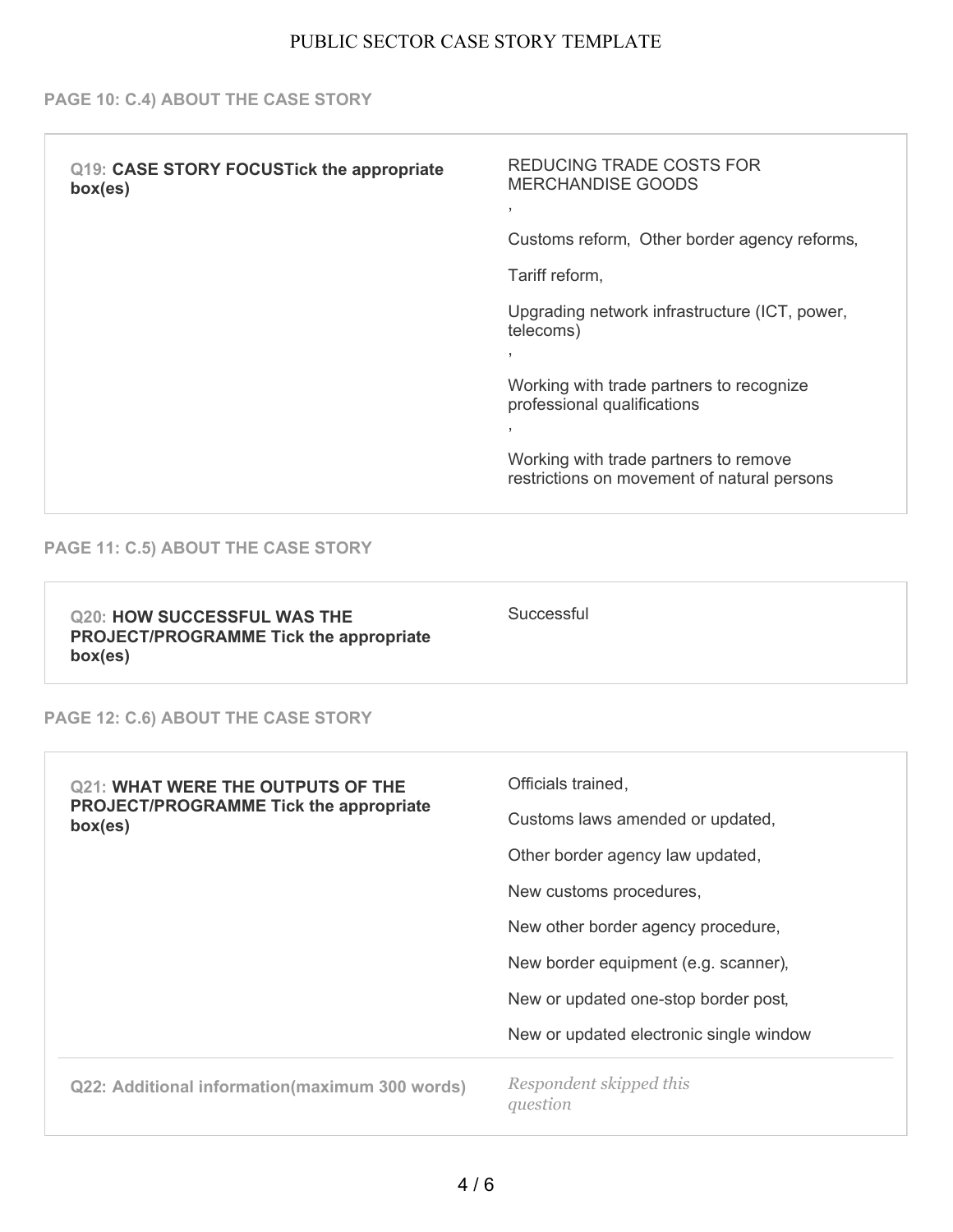#### **PAGE 13: C.7) ABOUT THE CASE STORY**

| <b>Q23: WHAT WERE THE OUTCOMES OF YOUR</b><br><b>PROJECT/PROGRAMMETick the appropriate</b><br>box(es) | Reduction in customs clearance time,<br>Reduction in other border agency clearance time |
|-------------------------------------------------------------------------------------------------------|-----------------------------------------------------------------------------------------|
|                                                                                                       | Reduction in cost of customs clearance,                                                 |
|                                                                                                       | Increase in broadband coverage,                                                         |
|                                                                                                       | Reduction in broadband cost                                                             |
| Q24: Additional information(maximum 300 words)                                                        | Respondent skipped this<br>question                                                     |

### **PAGE 14: C.8) ABOUT THE CASE STORY**

| <b>Q25: WHAT WERE THE IMPACTS OF THE</b><br><b>PROJECT/PROGRAMMETick the appropriate</b><br>box(es) | Increase in domestic investment,<br>Increase in foreign investment,<br>Increase in employment,<br>Increase in remittances |
|-----------------------------------------------------------------------------------------------------|---------------------------------------------------------------------------------------------------------------------------|
| Q26: Additional information (maximum 300 words)                                                     | Respondent skipped this<br>question                                                                                       |

**PAGE 15: C.9) ABOUT THE CASE STORY**